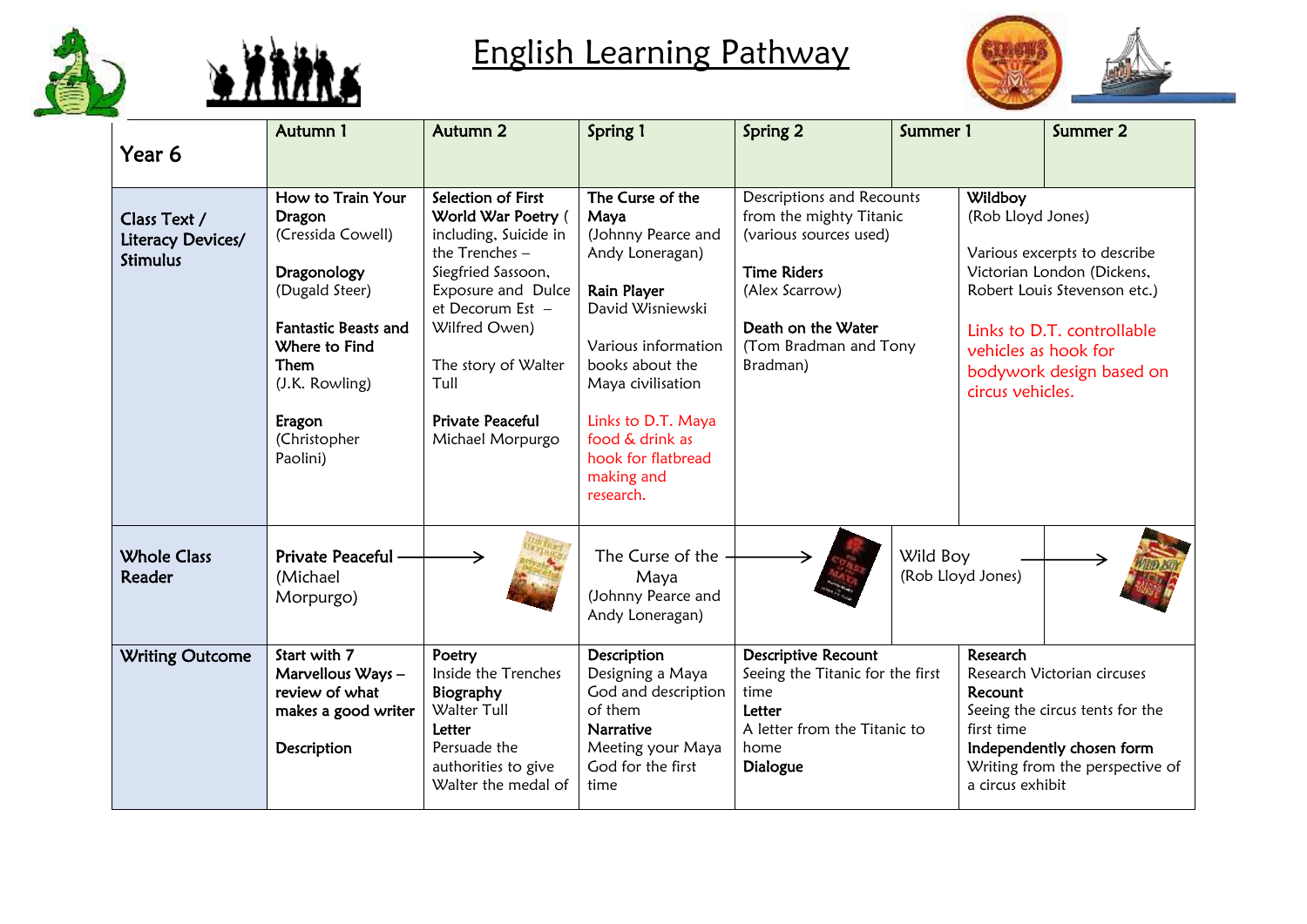| Describing a water   | honour (not taught   | <b>Instructions</b>   | Conversation between two   | Non-chronological report          |
|----------------------|----------------------|-----------------------|----------------------------|-----------------------------------|
| dragon of their own  | 2019)                | Reverse-a-curse.      | classes                    | Of circus tents and what's inside |
| creation             | Play Script          | Turning a mouse       | Menu                       | them                              |
| Instructions         | Of Walter being left | back into a child     | A traditional Titanic menu | Biography                         |
| How to capture       | at orphanage- used   | Argument              | Newspaper Report           | Write a biography on the          |
| their dragon         | to support           | What was the cause    | Report on the sinking of   | Greatest Victorian.               |
| Non-Chronological    | narrative.           | of the decline of the | Titanic.                   | Persuasive/argument text          |
| Report/explanation   | <b>Narrative</b>     | Maya population?      | Argument                   | Should circuses be banned?        |
| How to look after    | Description of       |                       | Who was to blame for the   | Non-Chronological report          |
| their dragon         | Walter being left at |                       | sinking of Titanic?        | Life here at Herne (guide for the |
| Persuasive Letter    | the Orphanage        |                       |                            | Year new year 3s)                 |
| A letter to persuade |                      |                       |                            |                                   |
| their parents that   |                      |                       |                            |                                   |
| you can keep the     |                      |                       |                            |                                   |
| dragon               |                      |                       |                            |                                   |

|        | Autumn. | Autumn 2 | <b>Spring</b> | <b>Spring 2</b> | Summerl | Summer 2 |
|--------|---------|----------|---------------|-----------------|---------|----------|
| Year 6 |         |          |               |                 |         |          |
|        |         |          |               |                 |         |          |